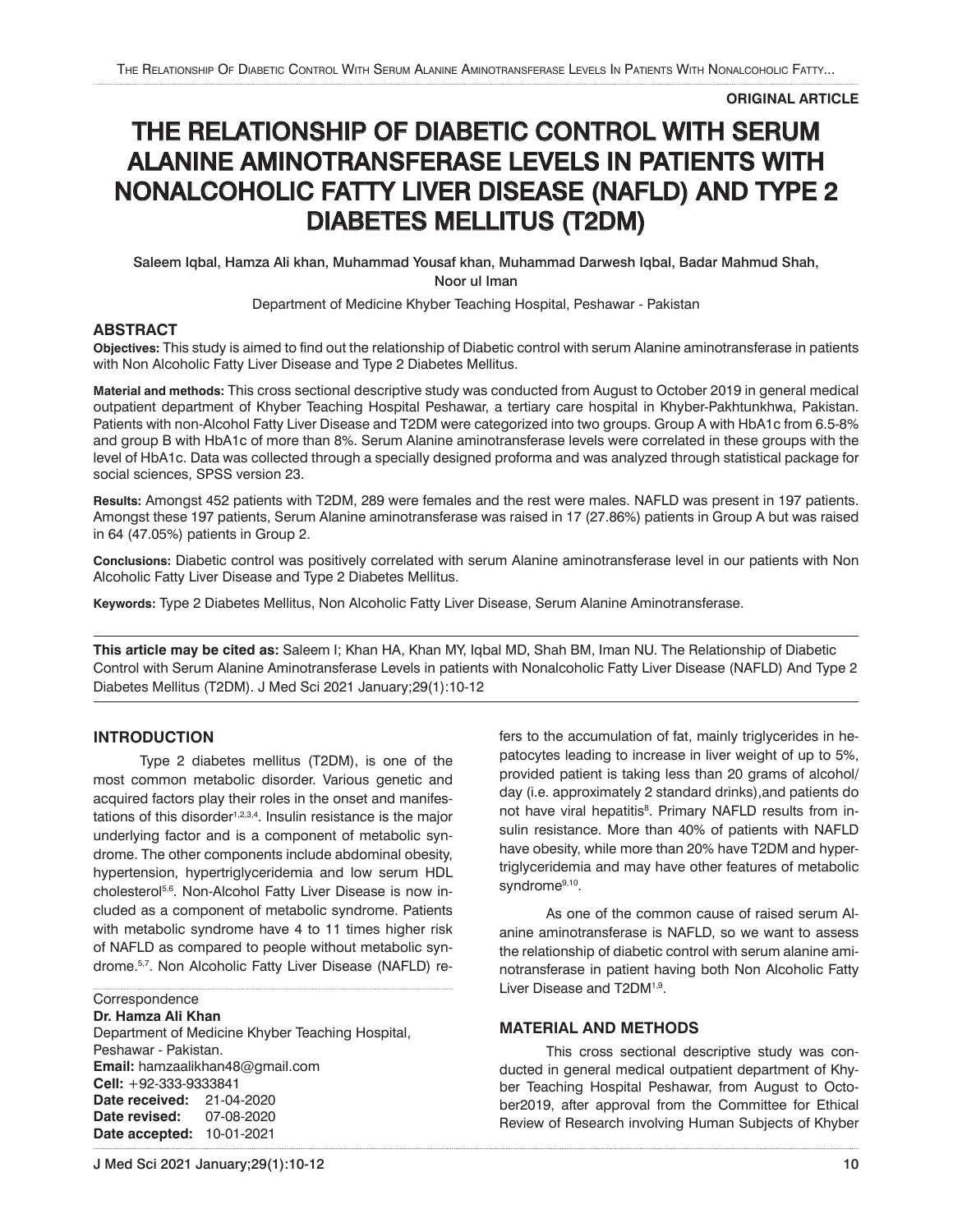Teaching Hospital. All patients, >14 years of age, having Type 2 Diabetes Mellitus for more than two years and Nonalcoholic Fatty liver disease, who agreed to be included in the research, were included in the study. Patients below age 14, patients having Type 1 Diabetes Mellitus, patients having comorbid conditions especially those affecting HbA1c, were excluded from the study. Diabetes mellitus was confirmed by doing fasting plasma glucose (equal to or more then 126 mg%) or random plasma glucose (equal to or more the 200 mg%) or HbA1c more than 6.5%. The upper limit of normal for Serum Alanine aminotransferase was 30iu/L for men and 19 iu/L for women<sup>1</sup>. Though biopsy is the gold standard for confirmation of NAFLD but liver biopsy being an invasive procedure is not recommended in asymptomatic individuals<sup>5</sup>. Further as ultra-sonogram has the sensitivity of 80% and specificity of 98%so ultra-sonogram was our investigation of choice<sup>12</sup>. In order to avoid bias due to individuals ultra sound was performed by a qualified radiologist $5,11,12$ . Data thus collected according to a preformed proforma, was analyzed through statistical package for social sciences (SPSS version 23), where chi-square test was applied to find out the relationship between the two groups and p-value of 0.05 or less was considered significant for correlation.

## **RESULTS**

Out 1500 patients examined in out patients, only 452 (30.13%) patients had type 2 Diabetes Mellitus, 289(63.93%) were females and the males were only 163(36.06%). The mean age of patients with T2DM was 53.87 years, amongst the 452 patients with T2DM, Non Alcoholic Fatty Liver Disease was present in only 197(43.58%) patients.

## **DISCUSSION**

Out of 1500 patients examined, 452 patients had T2DM, which accounts for 30.13% of the total patients, a figure which is significantly higher than another figure of 11.7%, published recently<sup>13</sup>. Out of these 452 patients 197 (43.58%) had NAFLD. Depending upon the populations

| Table 1: Demographics of the Patients with T2DM |  |  |
|-------------------------------------------------|--|--|
|                                                 |  |  |

|                                                                          | <b>Patient without</b><br>T2DM | <b>Patient with</b><br>T2DM | P Value |
|--------------------------------------------------------------------------|--------------------------------|-----------------------------|---------|
| Frequency of the patients presenting to Medical OPD with<br>T2DM         |                                |                             |         |
|                                                                          | 1500                           | 452                         |         |
| Age wise distribution of the patient presenting to the Medical<br>OPD    |                                |                             |         |
| Mean $+$ S.D                                                             | $47.18 + 16.42$                | $53.87 + 11.41$             | 0.000   |
| Gender wise distribution of the patient presenting to the<br>Medical OPD |                                |                             |         |
| Male                                                                     | 507                            | 163                         | 0.47    |
| Female                                                                   | 993                            | 289                         |         |
| Total (n=1952)                                                           | 1500                           | 452                         |         |

#### **Table 2: Presence of NAFLD in T2DM Patients**

| <b>Blood Sugar</b><br>Levels | <b>Present</b> | <b>Absent</b> | Pear-<br>son's R |
|------------------------------|----------------|---------------|------------------|
| Group A ( $n = 153$ )        | 61 (39.86%)    | 92 (60.13%)   | 0.64             |
| Group B ( $n = 299$ )        | 136 (45.48%)   | 173 (54.51%)  |                  |
| Total ( $n = 452$ )          | 197 (43.58%)   | 255 (56.41%)  |                  |

**Table 3: Correlation of Diabetic status with the serum ALT in patients with NAFLD & T2DM**

| <b>Blood Sugar</b><br><b>Levels</b> | <b>Within Nor-</b><br>mal Limits | <b>Elevated</b> | Pearson's |
|-------------------------------------|----------------------------------|-----------------|-----------|
| Group A $(n = 61)$                  | 44 (72.13%)                      | 17 (27.86%)     | 0.011     |
| Group B ( $n = 136$ )               | 72 (52.94%)                      | 64 (47.05%)     |           |
| Total ( $n = 197$ )                 | 116(58.88%)                      | 81 (41.11%)     |           |

studied, 21-72% patients with Type 2 Diabetes mellitus have been reported to have NAFLD<sup>14</sup>. NAFLD was present in 61 (39.86%) in group A and in 136 (45.48%) patients in Group B, i.e., slightly higher in patients with HbA1c of more than 8% as compared to group A with HbA1c of between 6.5-8%. Over all, 81 (41.11%) patients suffering from T2DM had elevated serum alanine aminotransferase level. This figure is significantly lower than 61.2% published by Shiful Islam from Bangladesh<sup>15</sup>. The probable reason being that our population looks to be different from people of Bangladesh in many respects. But exactly a similar figure of 41.05% has been reported by a local study about two years ago from same area<sup>16</sup>. On further observations, we found that serum alanine aminotransferase was elevated in only 17 (27.86%) of patients in Group A, in which the HbA1c was between 6.5-8%, but serum alanine aminotransferase was raised in 64 (47.05%) in patients of Group B with HbA1c of more than 8%. The figure in Group B is almost double as compared to the figure of Group A. This means that in patients suffering from T2DM and NAFLD, worsening of diabetic status is associated with elevation of serum alanine aminotransferase level. In other words serum level of alanine aminotransferase in patients suffering from both T2DM and NAFLD is positively correlated with blood glucose level. Serum alanine aminotransferase is considered as the surrogate marker of NAFLD. Up to 30% of patients with NAFLD have the evidence of metabolic syndrome and insulin resistance i.e. T2DM<sup>1</sup>. A number of studies have been published in which the Serum level of Alanine Aminotransferase has been correlated in patients suffering from NAFLD and T2DM with insulin resistance. The insulin resistance is the major cause of T2DM. Tough some studies have shown that serum level of alanine aminotransferase may be normal in patients suffering from NAFLD and T2DM, but a number of studies have confirmed that serum level of aminotransferase gets elevated with worsening of glycemic status and higher serum level of alanine aminotransferase is associated with insulin resistance for example JangSuk Yoo et al and Rui Wang<sup>17,18,19</sup>.